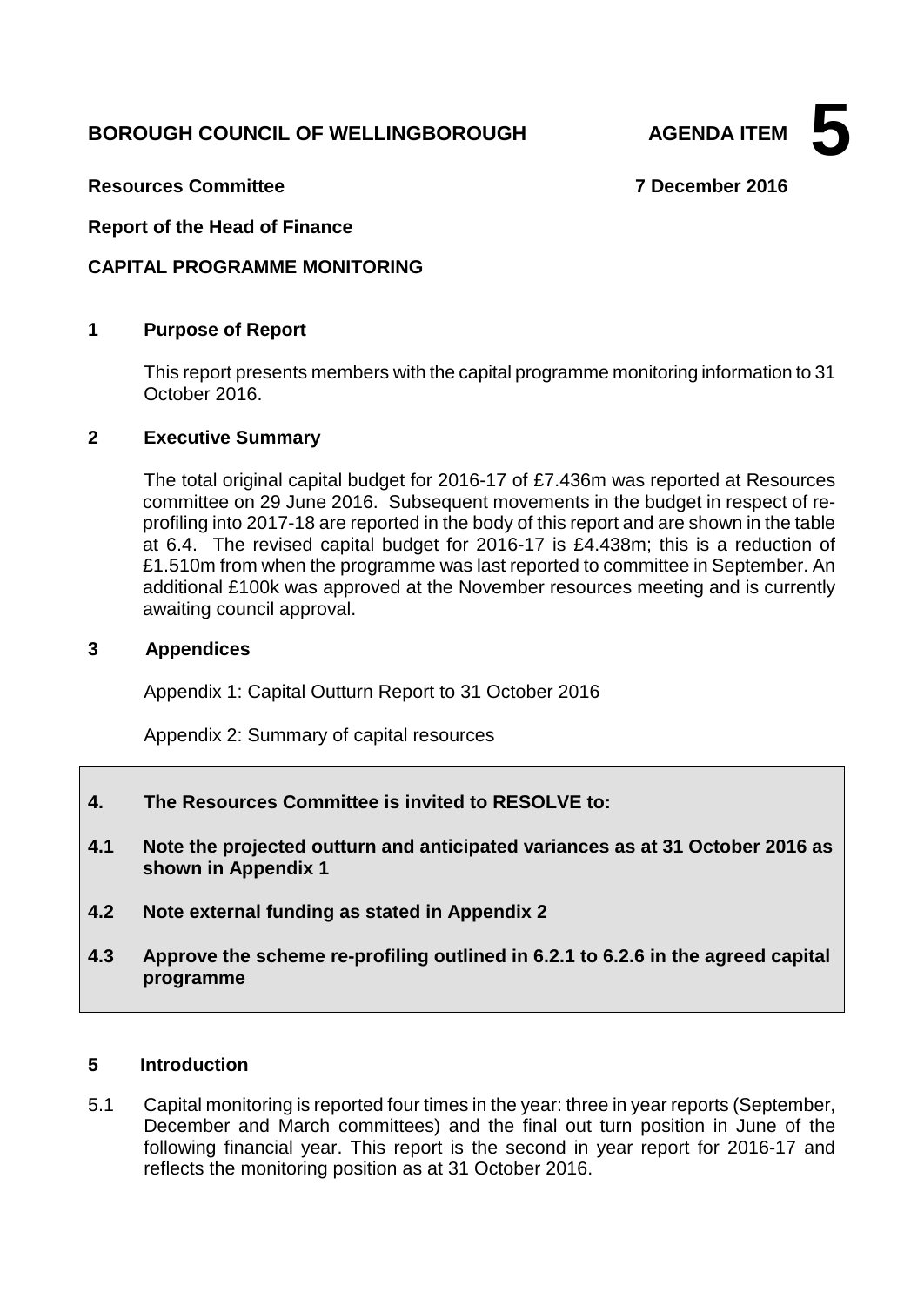- 5.2 Further financial forecasts will be reported to committee to show the changes in the monitoring position as at the following dates:
	- 31 January 2017
	- 31 March 2017

#### **6 Discussion**

6.1 The full assessment of the capital monitoring is attached to this report in Appendix 1.

The report details the current position for approved schemes. The comments are provided by the individual responsible officers and the financial software, Agresso, has been updated with profiling of capital schemes, as advised. Whilst officers provide the profiling information at the beginning of the financial year this requires periodic review as some of the schemes are reliant on uncontrollable factors, i.e. liaising with third party contractors.

The RAG status reflects the financial status of each scheme. The coding is based on the variance between the forecast outturn and the agreed budget for the current year.

- Red variance is greater than agreed budget
- Amber variance is greater than -10% of agreed budget
- Green variance is between 0 and -10% of agreed budget

#### **Budget re-profiling**

- 6.2 Officers have identified schemes that have experienced delays and advise that it is unlikely the budgets will be fully spent in this financial year. Therefore the following requests to re-profile some of the budget into future years alongside associated funding have been received.
- 6.2.1 J037 Wellingborough Road Adoptions There have been significant delays whilst an invoicing dispute was being resolved. Works are now resuming and profiling will be updated once further information is received from KierWSP.
- 6.2.2 J100 Wellingborough Heritage and Shop Front Grant Initiative Grant applications have been slow to progress however this is beginning to improve. It has been identified that a further re-profiling of this budget is required along with the associated funding.
- 6.2.3 J153 Bassetts Park Skate Park Since the scheme was originally submitted the community support group for the skate park has disbanded. Officers are having ongoing discussions with local groups to establish if the scheme is still required and viable and to encourage community support.
- 6.2.4 J154 Photovoltaic Panels A members' briefing note (2016-17: 025) provided an update in October 2016 regarding the photovoltaic panel scheme. Since that report the structural survey has been completed and confirms that a suitable layout has been designed for an installation at the Waendel Leisure Centre. Costs and a suitable fixing method are being investigated in order to maintain the integrity of the roofing materials.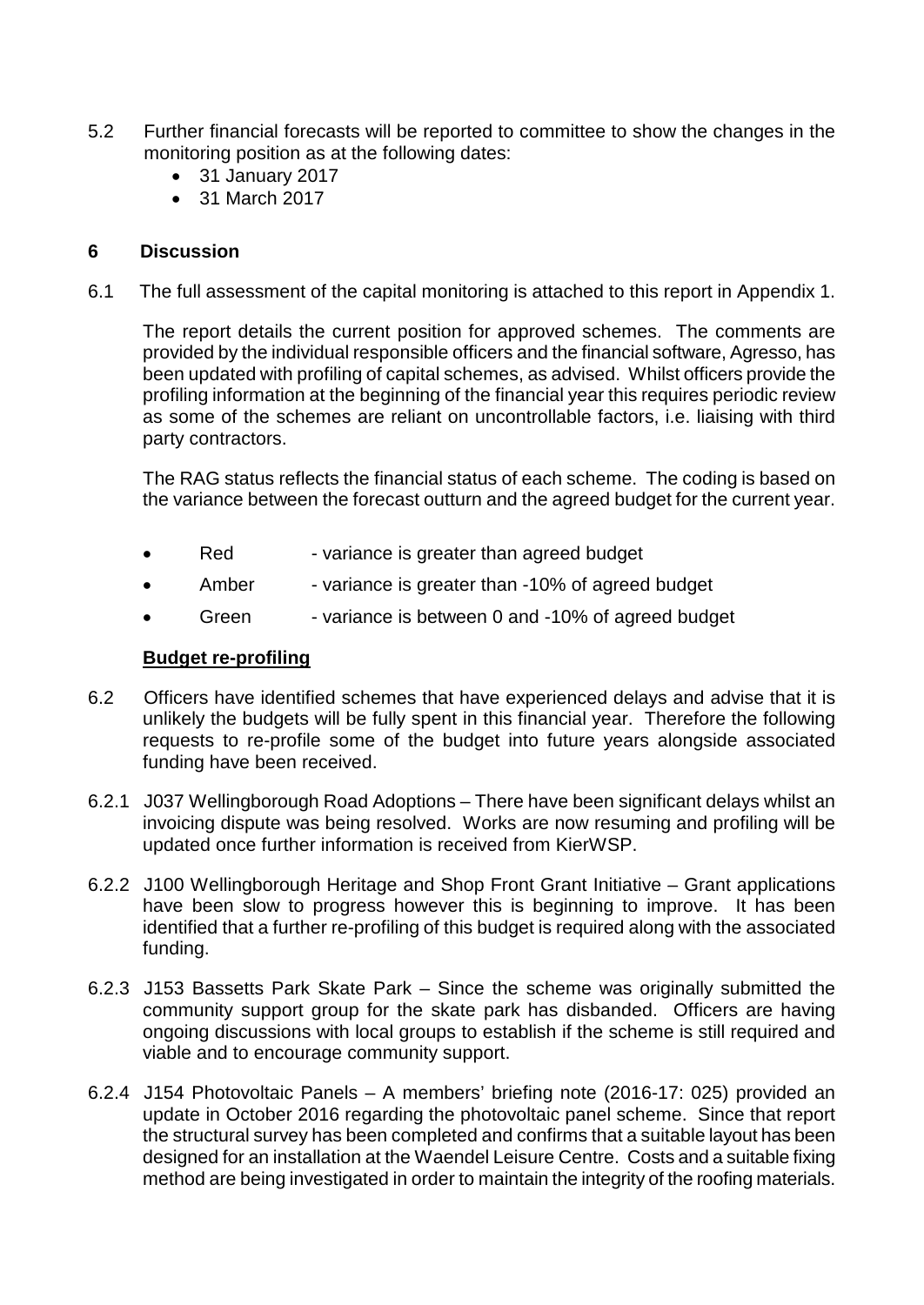Whilst it is confirmed that panels can be installed at the Waendel Centre, this is the last of the planned installations. The property manager will propose further investigations if any other suitable properties can be identified.

- 6.2.5 J176 IT Strategy Implementation The profiling of this significant scheme has been agreed with some budgets being profiled into 2017-18 and 2018-19.
- 6.2.6 K105 Glamis Hall for All A recent communication from GHFA advised there has been slow progress on the structural improvements at the centre. They advise that the majority of the remaining budget will be required in the summer of 2017, with a small sum likely to be required within this financial year. Therefore they request the budget be re-profiled into 2017-18.
- 6.3 The anticipated forecast outturn of £3.275m reflects the budget position at year end based on the information available in the first half of the financial year. There is currently no cause for concern that there is insufficient budget to meet profiled expenditure. As we progress through the year and more information becomes available the outturn report will be updated to reflect this knowledge. Re-profiling has taken place as identified in the table at 6.4. Further re-profiling may be required as we progress through the year and more information becomes available.

| 6.4 | The table below provides information on the Capital Programme movements within |
|-----|--------------------------------------------------------------------------------|
|     | $2016 - 17$ :                                                                  |

| <b>Capital Programme</b>                                       | £'000   |  |  |  |  |
|----------------------------------------------------------------|---------|--|--|--|--|
| Original 2016-17 Capital Programme (including brought forward) |         |  |  |  |  |
| <b>Resources Committee 21 September 2016:</b>                  |         |  |  |  |  |
| J100 Wellingborough Heritage and Shop Front Grant Initiative   | $-1121$ |  |  |  |  |
| J151 Shop Front Improvements                                   | $-140$  |  |  |  |  |
| J164 Superfast Broadband                                       | $-27$   |  |  |  |  |
| J174 Waendel Leisure Centre                                    | $-200$  |  |  |  |  |
| J175 Market Layout                                             | 17      |  |  |  |  |
| <b>Extraordinary Council 27 October 2016:</b>                  |         |  |  |  |  |
| J176 IT Strategy Implementation                                | 450     |  |  |  |  |
| Proposals contained within this report:                        |         |  |  |  |  |
| <b>J037 Wellingborough Road Adoptions</b>                      | $-200$  |  |  |  |  |
| J100 Wellingborough Heritage and Shop Front Grant Initiative   | $-600$  |  |  |  |  |
| <b>J153 Bassetts Park Skate Park</b>                           | $-110$  |  |  |  |  |
| <b>J154 Photovoltaic Panels</b>                                | $-636$  |  |  |  |  |
| J176 IT Strategy Implementation                                | $-260$  |  |  |  |  |
| K105 Glamis Hall for All                                       | $-171$  |  |  |  |  |
| Total Revised 2016-17 Capital Programme as per Appendix 1      | 4,438   |  |  |  |  |
| <b>Awaiting Council approval 20 December 2016</b>              | 100     |  |  |  |  |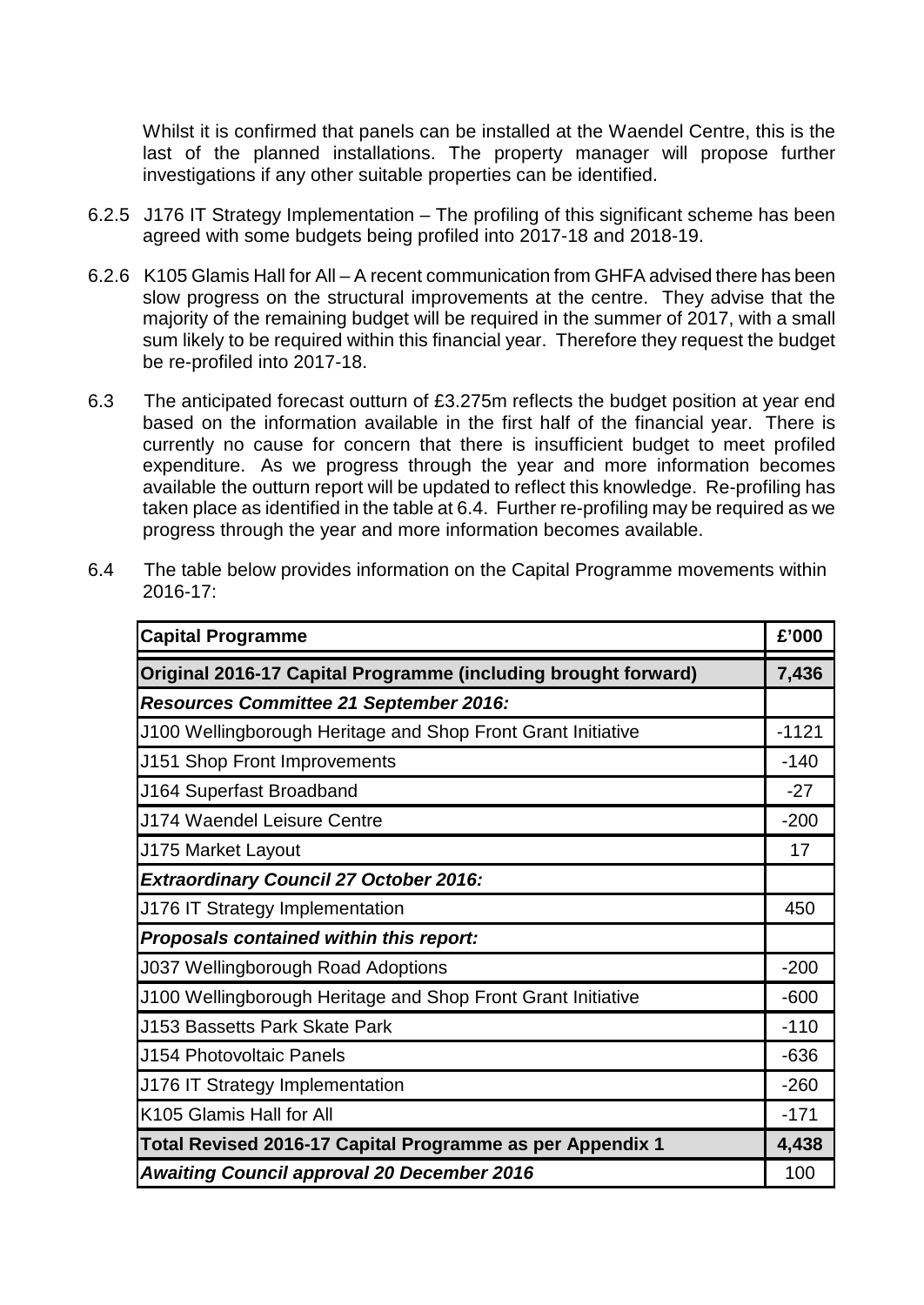- 6.5 It is recognised that there are three schemes currently forecasting they will have fully spent the budget allocation however this is dependent on external factors for completion. These are:
	- Wellingborough Road Adoptions
	- PFP Leisure
	- Castle Fields Park

Officers are closely monitoring the progress of these and if necessary will request that some re-profiling is approved as soon as the situation is clarified.

6.6 The graph following shows the level of budgeted and committed resources based on planned delivery of schemes and projects compared to the actual spending, it also highlights the amounts of re-profiling for each year. Officers continue to review the capital programme regularly in order to improve the profiling of committed budgets between financial years. The capital spending is now more closely monitored and the reporting of profiled spending improved.



## **Capital working group update**

- 6.7 A meeting of the capital working group was held on 11 October 2016. The schemes within the current capital programme were reviewed for appropriateness and progress.
- 6.8 New bids that had been pending further information or recently submitted were considered. Those schemes that could be progressed were detailed in the November committee report and are awaiting approval at council, or if urgent will proceed via an urgent action decision. There were no other schemes that were either fully complete or scored sufficiently to be recommended to committee for funding at this time.
- 6.9 An update on these schemes will be included in the draft capital programme report elsewhere on the agenda.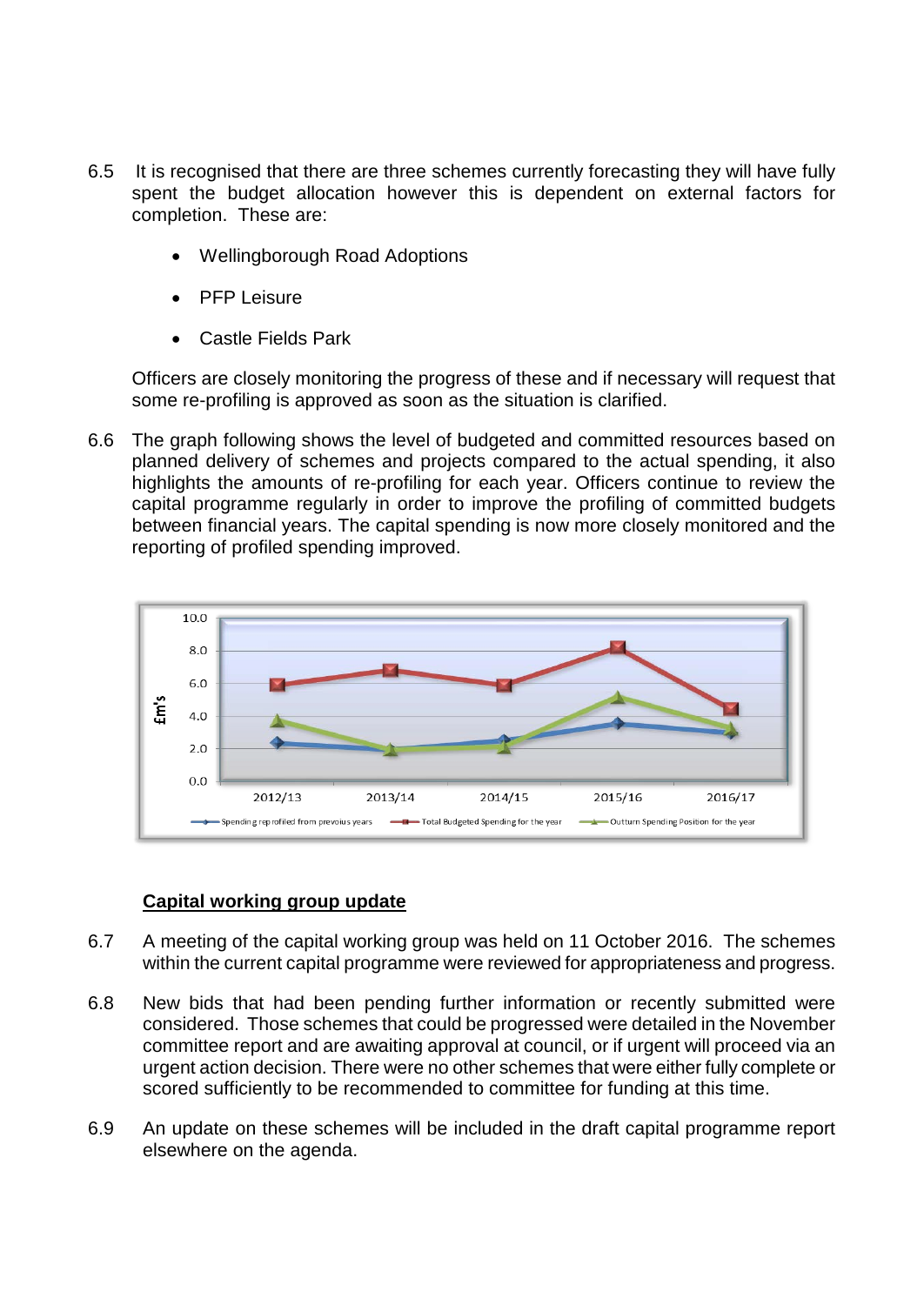### **7 Legal Powers**

Local Government Act 1992

## **8 Financial and Value for Money Implications**

These are detailed in this report.

### **9 Risk Analysis**

The following risks and controls have been identified.

| <b>Nature of risk</b>         | <b>Consequences</b>                                           | Likelihood of                               | <b>Control</b>                    |
|-------------------------------|---------------------------------------------------------------|---------------------------------------------|-----------------------------------|
|                               | if realised                                                   | occurrence                                  | measures                          |
| Error in reported<br>position | Revised outturn,<br>slippage and<br>reserves return<br>figure | Low due to level<br>of quality<br>assurance | Robust financial<br>arrangements. |

**10 Implications for Resources, Equalities, and Stronger and Safer Communities** No specific implications

# **11 Author and Contact Officer**

Julie O'Connell, Accountancy Team Leader

### **12 Consultees**

Samantha Knowles, Principal Finance Manager Budget Managers Senior Management Team

# **13 Background Papers**

None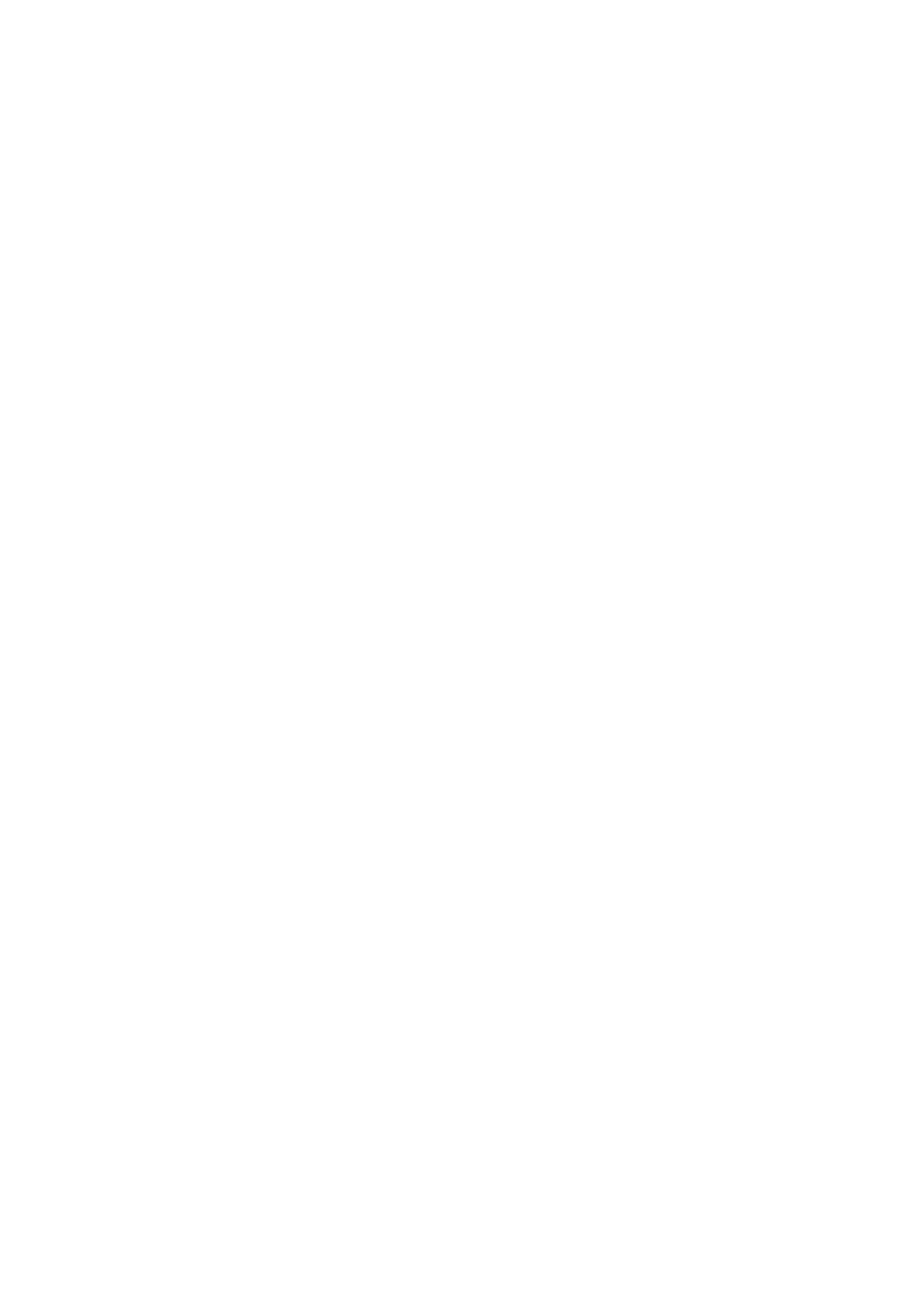| <b>Desired Outcomes</b><br>Themes        |                                                         | Reference Capital Scheme Title | <b>Responsible Officer</b>                                      | Total Capital Programme<br>Programme<br>2016/17<br>-2020/21 | Capital<br>2016-17<br>Including<br>re-profiling | Profiled<br><b>Budget</b><br>to P7<br>31 October | <b>Committed</b><br>Expenditure<br>to current<br>period | <b>Forecast</b><br>for the<br>year | Variance<br><b>Forecast for</b><br>year against<br>budget | <b>RAG Status</b>        | P7 Responsible Officer Comments |                                                                                                                                                                                                                                                                                                                                                                                                                                                        |
|------------------------------------------|---------------------------------------------------------|--------------------------------|-----------------------------------------------------------------|-------------------------------------------------------------|-------------------------------------------------|--------------------------------------------------|---------------------------------------------------------|------------------------------------|-----------------------------------------------------------|--------------------------|---------------------------------|--------------------------------------------------------------------------------------------------------------------------------------------------------------------------------------------------------------------------------------------------------------------------------------------------------------------------------------------------------------------------------------------------------------------------------------------------------|
|                                          |                                                         |                                |                                                                 |                                                             | £'000                                           | £'000                                            | £'000                                                   | £'000                              | E'000                                                     | £'000                    |                                 |                                                                                                                                                                                                                                                                                                                                                                                                                                                        |
|                                          |                                                         | J170                           | Doddington Road Car Park - Electronic Barrier                   | <b>Bernard Gallyot</b>                                      | 17                                              | 17                                               | 17                                                      | 17                                 | 17                                                        |                          | $\odot$                         | Completed                                                                                                                                                                                                                                                                                                                                                                                                                                              |
|                                          |                                                         | J171                           | Trafalgar House Depot - Tarmac                                  | <b>Bernard Gallyot</b>                                      | 19                                              | 19                                               | 19                                                      | 19                                 | 19                                                        | $\overline{\phantom{0}}$ | $\odot$                         | Completed                                                                                                                                                                                                                                                                                                                                                                                                                                              |
|                                          |                                                         | J128                           | <b>ICT Resilience</b>                                           | lan Peters                                                  | 28                                              | $\sim$                                           | $\overline{\phantom{a}}$                                |                                    | $\overline{\phantom{a}}$                                  |                          | $\odot$                         | Budget profiled in 2017-18<br>All spend now subject to ICT Strategy and agreed transformation                                                                                                                                                                                                                                                                                                                                                          |
|                                          |                                                         | J152                           | SQL Database replacement/licensing consolidation Ian Peters     |                                                             | 17                                              | 17                                               | 17                                                      | 11                                 | 17                                                        |                          | $\odot$                         | programme, profiling to be confirmed.                                                                                                                                                                                                                                                                                                                                                                                                                  |
|                                          |                                                         | J159                           | Upgrade of server infrastructure (licensing & PSN)   Ian Peters |                                                             | 18                                              | 18                                               | 16                                                      | 16                                 | 18                                                        | $\overline{a}$           | $\odot$                         | All spend now subject to ICT Strategy and agreed transformation<br>programme, profiling to be confirmed                                                                                                                                                                                                                                                                                                                                                |
|                                          |                                                         | J166                           | ICT Backup System                                               | lan Peters                                                  | 15                                              | 15                                               | $\overline{\phantom{a}}$                                |                                    | 15                                                        |                          | $\odot$                         | All spend now subject to ICT Strategy and agreed transformation<br>programme, profiling to be confirmed                                                                                                                                                                                                                                                                                                                                                |
|                                          | Asset maintenance for H&S /<br>Compliance - operational | J167                           | <b>ICT Servers</b>                                              | lan Peters                                                  | 54                                              | 54                                               | ર                                                       | 3                                  | 54                                                        |                          | $\odot$                         | All spend now subject to ICT Strategy and agreed transformation<br>programme, profiling to be confirmed.                                                                                                                                                                                                                                                                                                                                               |
|                                          |                                                         |                                |                                                                 |                                                             |                                                 |                                                  |                                                         |                                    |                                                           |                          | $\odot$                         | All spend now subject to ICT Strategy and agreed transformation                                                                                                                                                                                                                                                                                                                                                                                        |
|                                          |                                                         | J168                           | <b>ICT Data Store</b>                                           | <b>Ian Peters</b>                                           | 64                                              | 64                                               | 30                                                      | 23                                 | 64                                                        |                          | $\odot$                         | programme, profiling to be confirmed                                                                                                                                                                                                                                                                                                                                                                                                                   |
|                                          |                                                         | J161                           | Upgrade of Intranet                                             | Kathryn Rance                                               | 11                                              | 11                                               | 11                                                      | $\overline{\phantom{a}}$           | $\sim$                                                    | $-11$                    |                                 | Completed                                                                                                                                                                                                                                                                                                                                                                                                                                              |
| <b>Essential for service</b>             |                                                         | J174                           | <b>Waendel Leisure Centre</b>                                   | <b>Liz Elliott</b>                                          | 250                                             | 50                                               | $\sim$                                                  | 21                                 | 50                                                        | $\overline{\phantom{a}}$ | $\circledcirc$                  | A solution for the swimming pool is being investigated with initial<br>repair works anticipated whilst larger scale solution is found                                                                                                                                                                                                                                                                                                                  |
| delivery                                 |                                                         |                                |                                                                 |                                                             |                                                 |                                                  |                                                         |                                    |                                                           |                          | $\odot$                         | Strategy approved at extraordinary council meeting of 27                                                                                                                                                                                                                                                                                                                                                                                               |
|                                          |                                                         | J176                           | IT Strategy Implementation                                      | <b>Liz Elliott</b>                                          | 450                                             | 190                                              |                                                         |                                    | 190                                                       |                          | $\odot$                         | October, profiling updated.                                                                                                                                                                                                                                                                                                                                                                                                                            |
|                                          |                                                         | J <sub>041</sub>               | Non Operational Property                                        | <b>Paul Burnett</b>                                         | 23                                              | 23                                               | 23                                                      |                                    | 23                                                        | $\overline{\phantom{a}}$ | $\odot$                         | Contingency budget for unforeseen emergency repairs.<br>Work has recently restarted, further profiling will be provided                                                                                                                                                                                                                                                                                                                                |
|                                          | Maintenance for H&S /                                   | J037                           | Wellingborough Road Adoptions Scheme                            | Victoria Phillipson                                         | 459                                             | 259                                              | 55                                                      | 92                                 | 259                                                       |                          |                                 | shortly when provided by KierWSP.                                                                                                                                                                                                                                                                                                                                                                                                                      |
|                                          | Compliance                                              | J169                           | <b>Bridge and Culvert Repairs</b>                               | Victoria Phillipson                                         | 199                                             | 29                                               | $\sim$                                                  | 18                                 | 29                                                        | $\overline{\phantom{a}}$ | $\odot$                         | First phase of work started, further quotes being sought.                                                                                                                                                                                                                                                                                                                                                                                              |
|                                          |                                                         | J113                           | Nest Farm Road Wall                                             | <b>Paul Burnett</b>                                         | $7^{\circ}$                                     | $\overline{7}$                                   | $\overline{7}$                                          | $\mathcal{P}$                      | $\mathcal{P}$                                             | $-5$                     | $\odot$                         | Completed<br>All spend now subject to ICT Strategy and agreed transformation                                                                                                                                                                                                                                                                                                                                                                           |
|                                          |                                                         | J107                           | Telephone System                                                | <b>Alison Curtis</b>                                        | 73                                              | 73                                               | $\sim$                                                  | $\overline{\phantom{a}}$           | 73                                                        |                          | $\odot$                         | programme.                                                                                                                                                                                                                                                                                                                                                                                                                                             |
|                                          |                                                         | J132                           | Desktop Equipment Replacement and Windows7                      | <b>Alison Curtis</b>                                        | 89                                              |                                                  |                                                         |                                    |                                                           |                          | $\odot$                         | Budget profiled in 2017-18                                                                                                                                                                                                                                                                                                                                                                                                                             |
|                                          | New assets for operational use                          | J173                           | Provision of waste receptacles                                  | <b>Bernard Gallyot</b>                                      | 15                                              | 15                                               | 15 <sup>15</sup>                                        | 15                                 | 15                                                        |                          | $\odot$                         | Completed                                                                                                                                                                                                                                                                                                                                                                                                                                              |
|                                          |                                                         | J106                           | Electronic Data Record System                                   | Kathryn Rance                                               | 20                                              | 20                                               | $\overline{\phantom{a}}$                                | $-20$                              | $\overline{a}$                                            | $-20$                    | $\odot$                         | In dispute with supplier                                                                                                                                                                                                                                                                                                                                                                                                                               |
|                                          |                                                         | J172                           | Revenue & Benefits EDRMS                                        | Nigel Robinson                                              | 40                                              | 40                                               | $\sim$                                                  |                                    | 40                                                        |                          | $\odot$                         | Budget initially profiled in December, awaiting procurement<br>following IT strategy outcomes.                                                                                                                                                                                                                                                                                                                                                         |
|                                          |                                                         | J156                           | <b>Waste Transfer Station</b>                                   | <b>Bernard Gallyot</b>                                      | 220                                             | 220                                              | 220                                                     | 89                                 | 220                                                       |                          | $\odot$                         | Building works are in progress with completion expected at the<br>end of November                                                                                                                                                                                                                                                                                                                                                                      |
| To generate further<br>revenue resources | Invest to generate income<br>return                     |                                |                                                                 |                                                             |                                                 |                                                  |                                                         |                                    |                                                           |                          | $\circledcirc$                  |                                                                                                                                                                                                                                                                                                                                                                                                                                                        |
|                                          |                                                         | J126                           | Crematorium                                                     | Liz Elliott                                                 | 750                                             | 750                                              | 750                                                     | 857                                | 857                                                       | 107                      | $\odot$                         | <b>Completed</b>                                                                                                                                                                                                                                                                                                                                                                                                                                       |
|                                          |                                                         | J154                           | <b>Photovoltaic Panels</b>                                      | Paul Burnett                                                | 696                                             | 60                                               | $\sim$                                                  |                                    | 60                                                        |                          |                                 | An update on the scheme is included in the body of the report.                                                                                                                                                                                                                                                                                                                                                                                         |
|                                          |                                                         | J175                           | <b>Market Layout</b>                                            | Victoria Phillipson                                         | 17                                              | 17                                               | $\sim$                                                  |                                    | 17                                                        |                          | $\odot$                         | Works to be undertaken in January 2017.                                                                                                                                                                                                                                                                                                                                                                                                                |
|                                          |                                                         | J100                           | Wellingborough Heritage and Shop Front Grant<br>Initiative      | John Udall                                                  | 1,913                                           | 191                                              | 141                                                     | 51                                 | 185                                                       | $-6$                     | $\odot$                         | Grant applications are now beginning to come in and be<br>approved, to date we now have Grants approved for works of<br>£101k plus scheme costs. Other grant applications are being<br>worked up.<br>Grants approved with a £30k bcw owner contribution, works to                                                                                                                                                                                      |
|                                          |                                                         | J151                           | Shop Front Improvements                                         | John Udall                                                  | 260                                             | 120                                              | 30                                                      | $\sim$                             | 75                                                        | $-45$                    | $\odot$                         | follow this year. Other grants are being processed.                                                                                                                                                                                                                                                                                                                                                                                                    |
|                                          | Wellbeing and grants (to avoid<br>revenue costs)        | K001                           | <b>Renovation Grant-Discretionary</b>                           | Vicki Jessop                                                | 174                                             | 114                                              | 41                                                      | 18                                 | 40                                                        | $-74$                    | $\odot$                         | The maximum grant of £5,000 has proved insufficient to enable<br>local residents and landlords to cover the costs of the major<br>repairs. Officers will be seeking member approval, in due course<br>to increase the grant amount to £10,000 to incentivise bringing<br>empty properties back into use. Officers are currently promoting<br>the scheme to improve levels of interest.<br>28 grants completed to date with a further 21 approved or in |
|                                          |                                                         | K002                           | <b>Disabled Facilities Grant</b>                                | Vicki Jessop                                                | 528                                             | 264                                              | 144                                                     | 136                                | 264                                                       |                          | ☺                               | progress and 28 in the pipeline anticipated for payment in the<br>current year                                                                                                                                                                                                                                                                                                                                                                         |
|                                          |                                                         |                                |                                                                 |                                                             |                                                 |                                                  |                                                         |                                    |                                                           |                          |                                 |                                                                                                                                                                                                                                                                                                                                                                                                                                                        |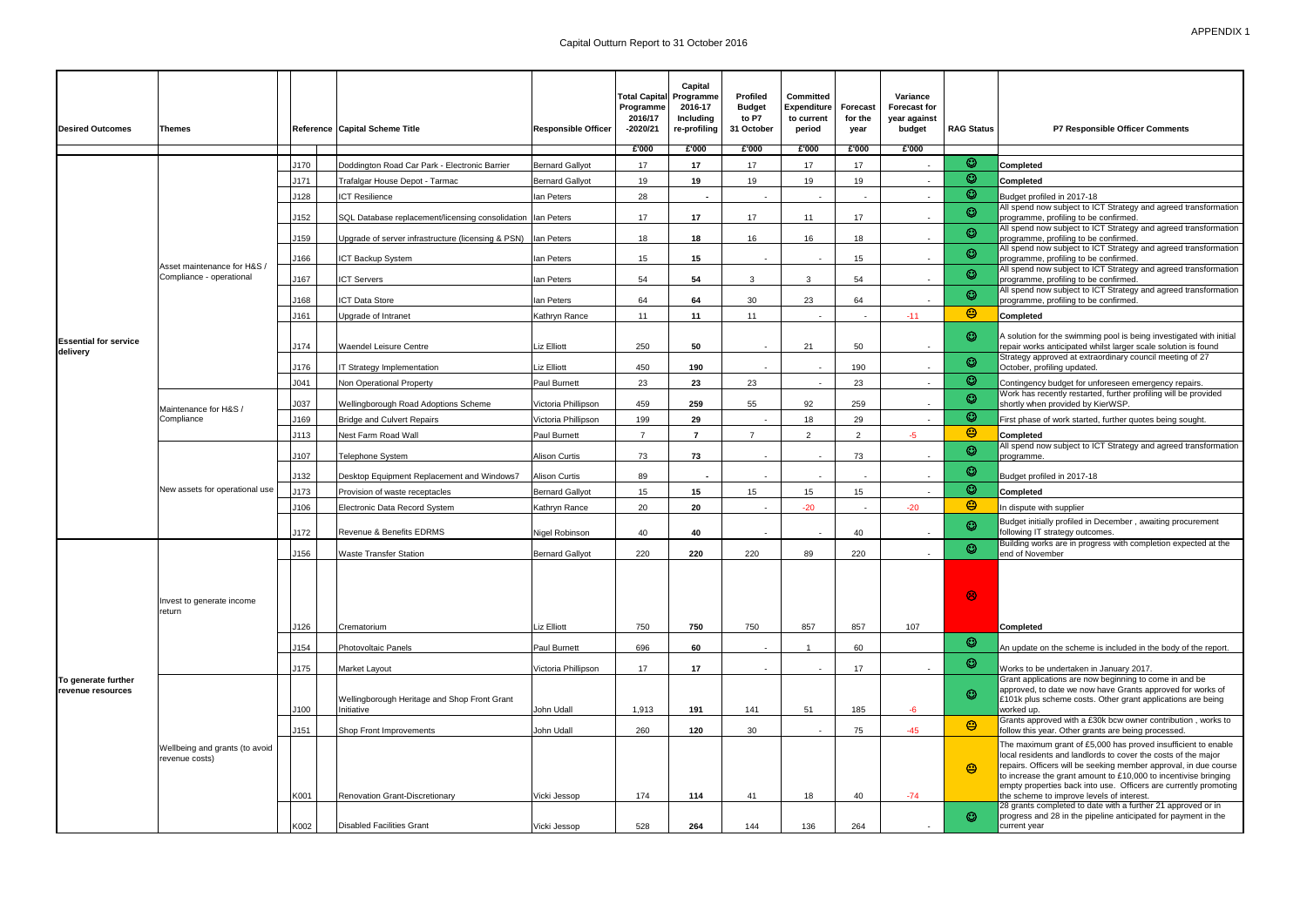Capital Outturn Report to 31 October 2016

| <b>Desired Outcomes</b>         | Themes                      |      | Reference Capital Scheme Title                            | <b>Responsible Officer</b> | Programme<br>2016/17<br>$-2020/21$ | Capital<br><b>Total Capital Programme</b><br>2016-17<br>Including<br>re-profiling | Profiled<br><b>Budget</b><br>to P7<br>31 October | <b>Committed</b><br><b>Expenditure</b><br>to current<br>period | Forecast<br>for the<br>vear | Variance<br><b>Forecast for</b><br>year against<br>budget | <b>RAG Status</b> | P7 Responsible Officer Comments                                                                                                                                                                                                                                        |
|---------------------------------|-----------------------------|------|-----------------------------------------------------------|----------------------------|------------------------------------|-----------------------------------------------------------------------------------|--------------------------------------------------|----------------------------------------------------------------|-----------------------------|-----------------------------------------------------------|-------------------|------------------------------------------------------------------------------------------------------------------------------------------------------------------------------------------------------------------------------------------------------------------------|
|                                 | Invest to save              | J162 | <b>PFP Leisure</b>                                        | <b>Liz Elliott</b>         | 251                                | 251                                                                               | 125                                              | 253                                                            | 251                         |                                                           | $\odot$           | Approved funding available to PfP as works at the leisure centres<br>progress.                                                                                                                                                                                         |
|                                 |                             | J127 | Private Sector Housing Grant - homelessness<br>initiative | Vicki Jessop               | 40                                 | 40                                                                                | 24                                               | 17                                                             | 29                          | $-12$                                                     | $\circledcirc$    | Reduced availability of suitable properties. Anticipated progress<br>as new development due for release December                                                                                                                                                       |
| To achieve policy<br>objectives | CPO / Property regeneration | K007 | <b>Empty Properties</b>                                   | Vicki Jessop               | 367                                | 367                                                                               | $\overline{\phantom{a}}$                         |                                                                | $\blacksquare$              | $-367$                                                    | ☺                 | Letters are being sent and discussions carried out with the<br>owners of long-term empty properties to encourage and assist<br>bringing them back into use. Where no progress is made<br>prioritised properties will be taken to Services Committee to<br>consider CPO |
|                                 |                             | J149 | CPO Fund                                                  | Victoria Phillipson        | 746                                | 746                                                                               |                                                  | 31                                                             | 46                          | $-700$                                                    | $\circledcirc$    | Demolition of 31-32 Church Street being undertaken. Two further<br>CPO properties are being considered.                                                                                                                                                                |
|                                 | Community / S106            | J164 | Superfast Broadband                                       | <b>Liz Elliott</b>         | 27                                 | $\Omega$                                                                          | $\overline{\phantom{a}}$                         |                                                                |                             |                                                           | $\odot$           | Budget to support the shortfall in NCC funding for the rollout of<br>superfast broadband across the borough.                                                                                                                                                           |
|                                 |                             | K105 | <b>Glamis Hall for All</b>                                | <b>Liz Elliott</b>         | 192                                | 21                                                                                | $\overline{\phantom{a}}$                         |                                                                | 21                          | $\overline{\phantom{a}}$                                  | $\odot$           | Approved funding available to GHFA as works at the centre<br>progress. Advised progress has been slow and it is unlikely the<br>full budget will be spent within this financial year.                                                                                  |
|                                 |                             | J139 | Castle Fields Park S106                                   | Victoria Phillipson        | 266                                | 266                                                                               | $\overline{\phantom{a}}$                         |                                                                | 266                         | $\overline{\phantom{a}}$                                  | $\odot$           | Project delayed, work to be re-started when Project Co-ordinator<br>in place.                                                                                                                                                                                          |
|                                 |                             | J140 | Eastfields Park S106                                      | Victoria Phillipson        | $\mathcal{B}$                      | 3                                                                                 | $\overline{\phantom{a}}$                         | $-7$                                                           | 3                           | $\overline{\phantom{a}}$                                  | $\odot$           | Majority of work complete, bulb planting remaining.                                                                                                                                                                                                                    |
|                                 |                             | J141 | Crovland Park S106                                        | Victoria Phillipson        | 2                                  | $\overline{2}$                                                                    | $\overline{\phantom{a}}$                         |                                                                | 2                           | $\overline{\phantom{a}}$                                  | $\odot$           | Majority of work complete, bulb planting remaining.                                                                                                                                                                                                                    |
|                                 |                             | J143 | Bassett's Close S106                                      | Victoria Phillipson        | 21                                 | 21                                                                                | $\blacksquare$                                   |                                                                |                             | $-21$                                                     | $\odot$           | Discussions ongoing to try and get a community organisations<br>involved.                                                                                                                                                                                              |
|                                 |                             | J144 | Queensway Open Space S106                                 | Victoria Phillipson        | 17                                 | 17                                                                                |                                                  |                                                                | 17                          |                                                           | $\odot$           | Project delayed, work to be re-started when Project Co-ordinator<br>in place.                                                                                                                                                                                          |
|                                 |                             | J147 | Finedon Recreation Projects S106                          | Victoria Phillipson        | 25                                 | 25                                                                                | $\overline{\phantom{a}}$                         |                                                                | 25                          | $\overline{\phantom{a}}$                                  | $\odot$           | Wellingborough Norse are discussing improvements with Finedon<br>Parish Council. Further funding being requested through S106<br>funds.                                                                                                                                |
|                                 |                             | J148 | Allotment Improvements S106                               | Victoria Phillipson        | 6                                  | 6                                                                                 |                                                  |                                                                | 6                           | $\overline{\phantom{a}}$                                  | $\odot$           | Work progressing, delay due to the speed of getting quotes from<br>Allotment Associations.                                                                                                                                                                             |
|                                 |                             | J153 | <b>Bassetts Park Skate Park</b>                           | Victoria Phillipson        | 110                                | $\blacksquare$                                                                    | $\sim$                                           | $\sim$                                                         |                             | $\overline{\phantom{a}}$                                  | $\odot$           | Budget profiled in 2017-18. Discussions ongoing to try and get a<br>community organisations involved.                                                                                                                                                                  |
|                                 | <b>Public Realm</b>         | J122 | <b>Street Furniture</b>                                   | Victoria Phillipson        | 17                                 | 17                                                                                |                                                  |                                                                | 8                           | $-9$                                                      | $\odot$           | Works to be undertaken in January 2017.                                                                                                                                                                                                                                |

|  | <b>Current Programme Totals 8,514</b> |  | 4,438 | 1,694 | 1,669 | 3,275 |  |
|--|---------------------------------------|--|-------|-------|-------|-------|--|
|--|---------------------------------------|--|-------|-------|-------|-------|--|

| Funded by:                |       |       |
|---------------------------|-------|-------|
| S <sub>106</sub>          | 340   | 340   |
| Heritage Lottery Fund     | 1.477 | 211   |
| Disabled Facilities Grant | 528   | 264   |
| <b>Capital Receipts</b>   | 6,170 | 3,623 |
|                           | 8.514 |       |